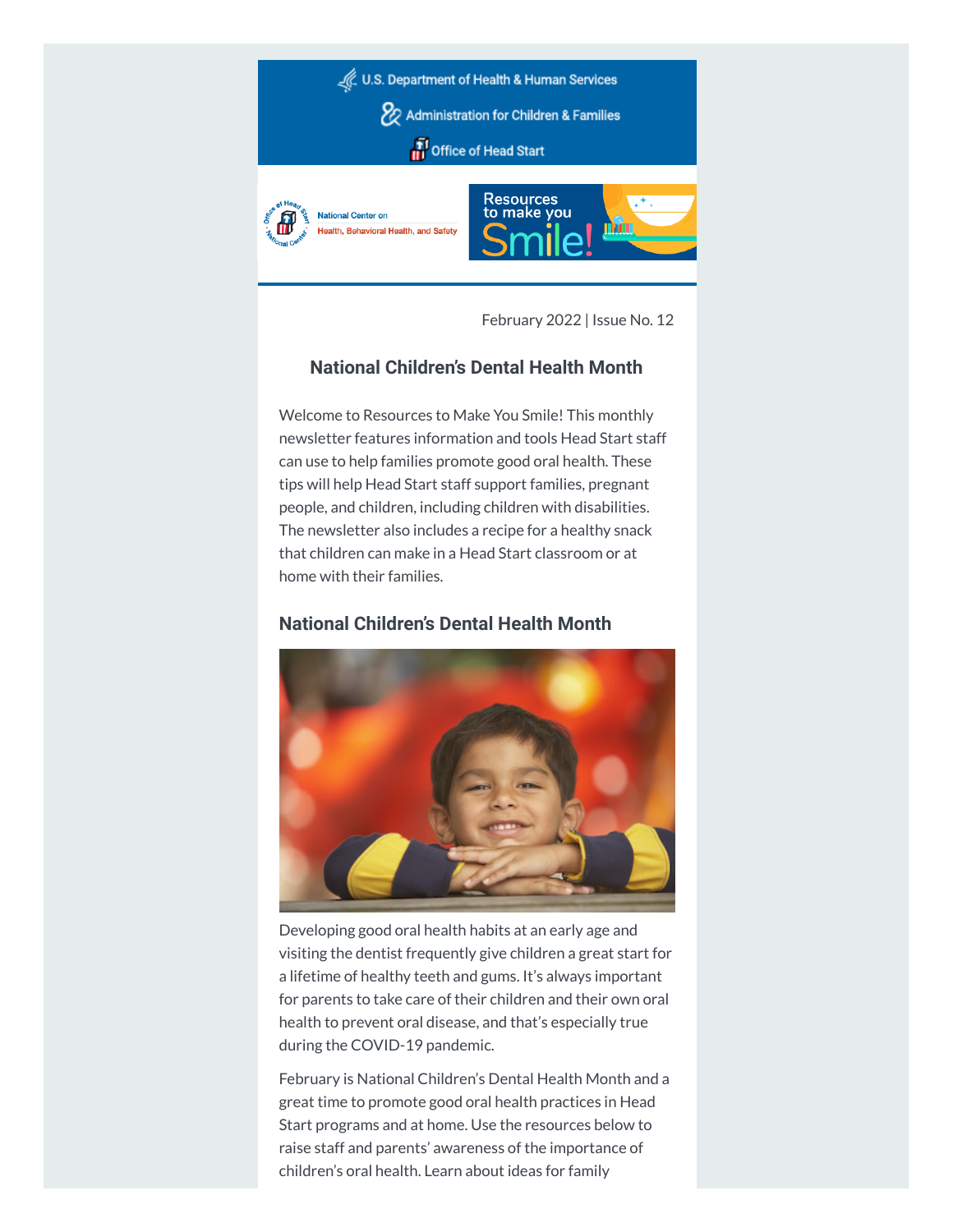engagement and education activities that can be done in the classroom or virtually.

## **Resources for Staff and Parents**

Share these resources with Head Start staff and parents to learn about taking care of children's oral health during the COVID-19 pandemic.

## **Coronavirus Disease and Oral Health Information for Parents**

In the first handout, discover simple tips parents can follow to keep their child's mouth healthy. The second handout describes changes many dental offices have made to lower the risk of spreading COVID-19 to patients and their parents.

- **[Promoting](https://hendall.createsend1.com/t/j-l-ztddduy-l-i/) Good Oral Health at Home**
	- **[Chinese](https://hendall.createsend1.com/t/j-l-ztddduy-l-d/)**
	- **•** [Spanish](https://hendall.createsend1.com/t/j-l-ztddduy-l-h/)
	- **[Tagalog](https://hendall.createsend1.com/t/j-l-ztddduy-l-k/)**
	- **[Vietnamese](https://hendall.createsend1.com/t/j-l-ztddduy-l-u/)**
- **[Visiting](https://hendall.createsend1.com/t/j-l-ztddduy-l-o/) the Dental Office**
	- **[Chinese](https://hendall.createsend1.com/t/j-l-ztddduy-l-b/)**
	- **•** [Spanish](https://hendall.createsend1.com/t/j-l-ztddduy-l-n/)
	- **[Tagalog](https://hendall.createsend1.com/t/j-l-ztddduy-l-p/)**
	- **[Vietnamese](https://hendall.createsend1.com/t/j-l-ztddduy-l-x/)**

### **[Healthy](https://hendall.createsend1.com/t/j-l-ztddduy-l-m/) Habits for Happy Smiles**

This series of handouts provides simple oral health tips for young children, pregnant people, and families. Explore information around toothbrushing, fluoride, preventing and responding to oral injuries, and more.

## **[Toothbrushing](https://hendall.createsend1.com/t/j-l-ztddduy-l-c/) in Head Start Programs During the COVID-19 Pandemic**

Review strategies and best practices programs can implement to safely resume toothbrushing in the Head Start classroom.

#### **[Questions](https://hendall.createsend1.com/t/j-l-ztddduy-l-v/) to Ask When Looking for a Dental Office**

It's vital to find a dental office that works for both parent and child. This tip sheet provides sample questions to ask dental office staff before making an appointment.

## **Ideas for Family Education and Engagement**

Use **Choose and Use: Head Start Oral Health Curricula** to identify lessons and [enrichment a](https://hendall.createsend1.com/t/j-l-ztddduy-l-e/)ctivities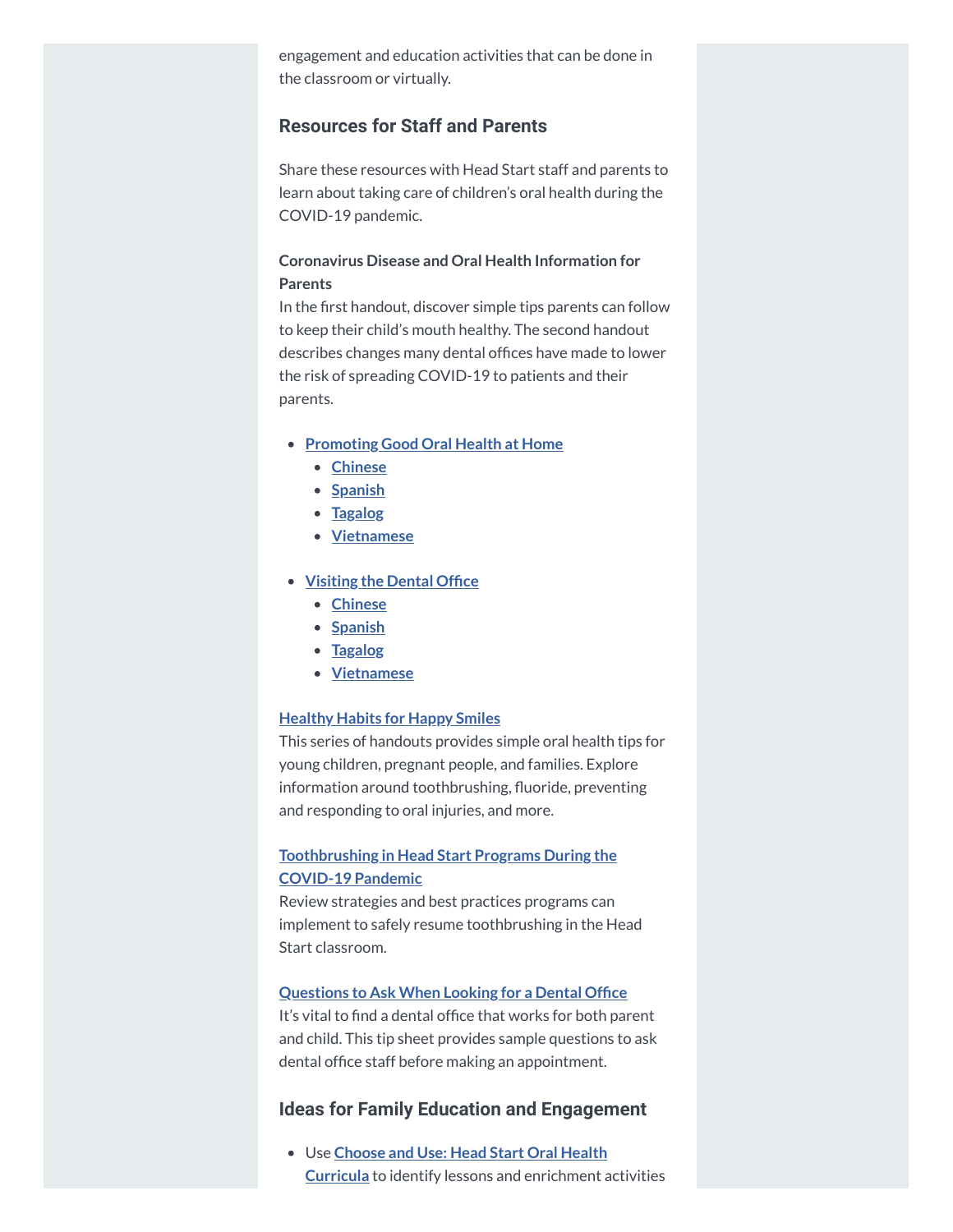for staff to teach parents and children healthy oral hygiene habits to prevent oral disease.

- Use family [engagement activities](https://hendall.createsend1.com/t/j-l-ztddduy-l-s/) from **Cavity Free Kids** or individual lesson plans from **Oral Health for [Maryland's](https://hendall.createsend1.com/t/j-l-ztddduy-l-g/) Kids: A Head Start Teacher's Guide for Creating Healthy Smiles** to teach parents and children about good oral health practices.
- Host a virtual or in-person cooking show for parents and children [featuring](https://hendall.createsend1.com/t/j-l-ztddduy-l-w/) recipes from **Cook's Corner: Recipes for Healthy Snacks**.
- Invite a dentist or dental hygienist to talk to parents and answer their questions.

# **Cook's Corner Recipe: Snowman Crackers**

### **Ingredients**

5 to 6 strawberries, sliced 4 ounces low-fat cream cheese 1 slice whole wheat bread

### **Directions**

- 1. Put the cream cheese and strawberries in a bowl. Mash them with a fork until the mixture is smooth and pink.
- 2. Use a 2-inch heart-shaped cookie cutter to cut two hearts from the slice of bread.
- 3. Use a small heart-shaped cookie cutter to cut a small heart from one of the heart-shaped pieces of bread.
- 4. Spread the cream cheese mixture on the larger heart and top with the smaller heart so the cream cheese mixture shows through.



**Makes 1 serving Safety tip:** To prevent injuries, an adult should slice the ingredients and supervise use of cookie cutters.